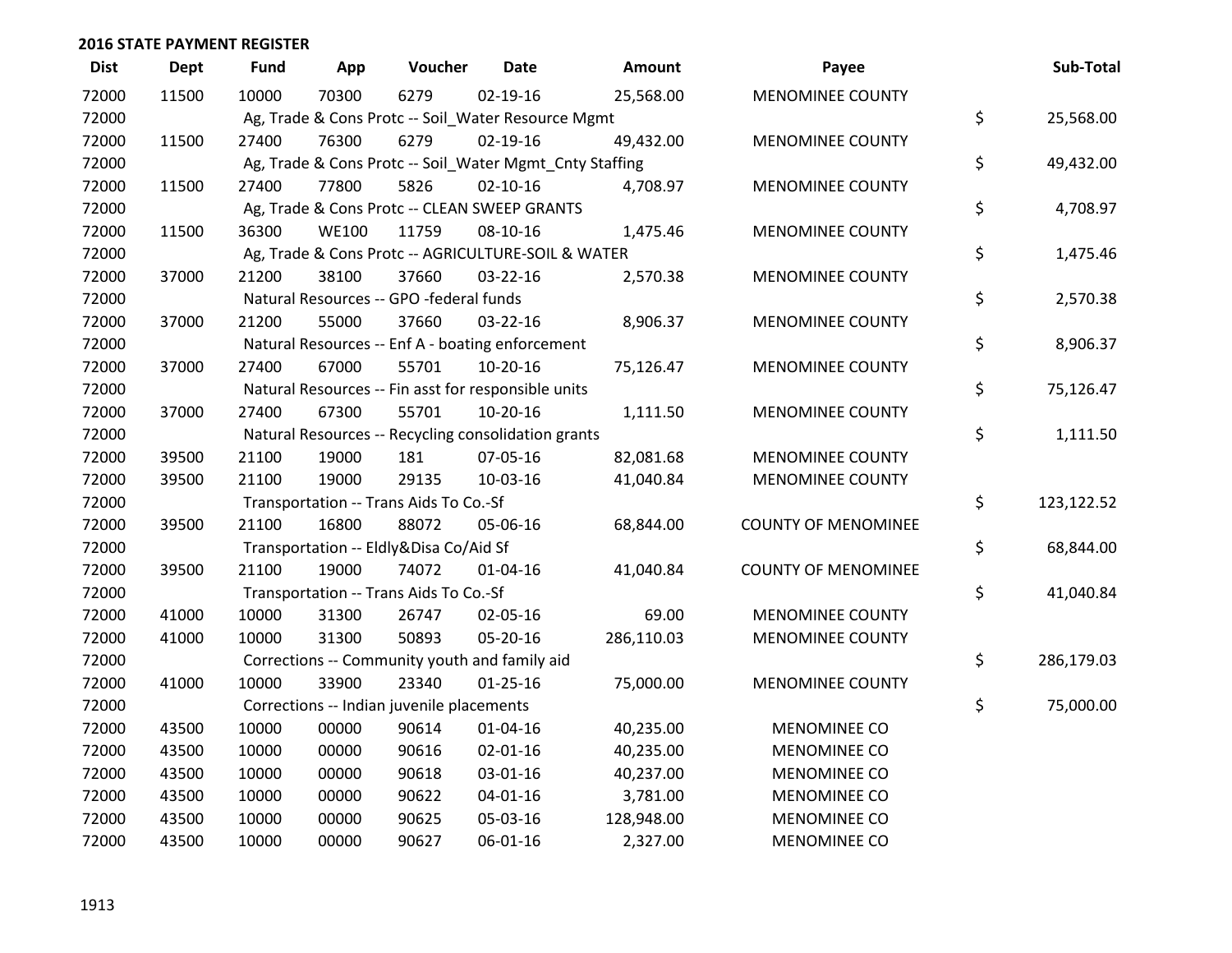| <b>Dist</b> | <b>Dept</b>                                    | <b>Fund</b> | App   | Voucher                                           | <b>Date</b>    | Amount     | Payee                   |    | Sub-Total    |
|-------------|------------------------------------------------|-------------|-------|---------------------------------------------------|----------------|------------|-------------------------|----|--------------|
| 72000       | 43500                                          | 10000       | 00000 | 90628                                             | 06-29-16       | 36,594.00  | MENOMINEE CO            |    |              |
| 72000       | 43500                                          | 10000       | 00000 | 90701                                             | 08-01-16       | 249,843.00 | MENOMINEE CO            |    |              |
| 72000       | 43500                                          | 10000       | 00000 | 90702                                             | 09-01-16       | 16,305.00  | MENOMINEE CO            |    |              |
| 72000       | 43500                                          | 10000       | 00000 | 90705                                             | 11-01-16       | 314,629.00 | MENOMINEE CO            |    |              |
| 72000       | 43500                                          | 10000       | 00000 | 90706                                             | 12-01-16       | 149,366.00 | MENOMINEE CO            |    |              |
| 72000       |                                                |             |       | Health Services -- State/Fed Aids                 |                |            |                         | \$ | 1,022,500.00 |
| 72000       | 45500                                          | 10000       | 22600 | 5039                                              | $01 - 15 - 16$ | 38,963.00  | <b>MENOMINEE COUNTY</b> |    |              |
| 72000       |                                                |             |       | Justice -- County law enforcement service         |                |            |                         | \$ | 38,963.00    |
| 72000       | 45500                                          | 10000       | 23100 | 17629                                             | $10-13-16$     | 1,280.00   | <b>MENOMINEE COUNTY</b> |    |              |
| 72000       |                                                |             |       | Justice -- Law enforcement train, local           |                |            |                         | \$ | 1,280.00     |
| 72000       | 45500                                          | 10000       | 26300 | 5063                                              | $01-19-16$     | 68,724.00  | <b>MENOMINEE COUNTY</b> |    |              |
| 72000       |                                                |             |       | Justice -- County-tribal programs, local          |                |            |                         | \$ | 68,724.00    |
| 72000       | 46500                                          | 10000       | 30800 | 6678                                              | 03-01-16       | 381.00     | <b>MENOMINEE COUNTY</b> |    |              |
| 72000       | 46500                                          | 10000       | 30800 | 13547                                             | 08-09-16       | 1,070.28   | <b>MENOMINEE COUNTY</b> |    |              |
| 72000       | 46500                                          | 10000       | 30800 | 14473                                             | 08-26-16       | 280.35     | <b>MENOMINEE COUNTY</b> |    |              |
| 72000       |                                                |             |       | Military Affairs -- Emergency response equipment  |                |            |                         | \$ | 1,731.63     |
| 72000       | 46500                                          | 10000       | 33700 | 12943                                             | 07-20-16       | 1,822.00   | <b>MENOMINEE COUNTY</b> |    |              |
| 72000       | 46500                                          | 10000       | 33700 | 18619                                             | 12-06-16       | 1,822.00   | <b>MENOMINEE COUNTY</b> |    |              |
| 72000       |                                                |             |       | Military Affairs -- Local emer planning grants    |                |            |                         | \$ | 3,644.00     |
| 72000       | 46500                                          | 10000       | 34200 | 5054                                              | $01-27-16$     | 9,592.81   | <b>MENOMINEE COUNTY</b> |    |              |
| 72000       | 46500                                          | 10000       | 34200 | 5604                                              | 02-04-16       | 1,823.50   | <b>MENOMINEE COUNTY</b> |    |              |
| 72000       | 46500                                          | 10000       | 34200 | 13882                                             | 08-16-16       | 9,576.23   | <b>MENOMINEE COUNTY</b> |    |              |
| 72000       | 46500                                          | 10000       | 34200 | 15542                                             | 09-26-16       | 899.93     | <b>MENOMINEE COUNTY</b> |    |              |
| 72000       | 46500                                          | 10000       | 34200 | 18689                                             | 12-06-16       | 9,576.22   | <b>MENOMINEE COUNTY</b> |    |              |
| 72000       |                                                |             |       | Military Affairs -- Federal aid, local assistance |                |            |                         | \$ | 31,468.69    |
| 72000       | 48500                                          | 58200       | 28000 | 21160                                             | 11-23-16       | 4,319.00   | <b>MENOMINEE COUNTY</b> |    |              |
| 72000       |                                                |             |       | Veterans Affairs -- Veterans transportation grant |                |            |                         | \$ | 4,319.00     |
| 72000       | 50500                                          | 10000       | 14400 | 17371                                             | 05-09-16       | 563,200.00 | <b>MENOMINEE COUNTY</b> |    |              |
| 72000       | Administration -- Management assistance grants |             |       |                                                   |                |            |                         |    | 563,200.00   |
| 72000       | 50500                                          | 10000       | 15500 | 9601                                              | 01-29-16       | 1,560.56   | <b>MENOMINEE COUNTY</b> |    |              |
| 72000       | 50500                                          | 10000       | 15500 | 12813                                             | 03-02-16       | 2,403.21   | <b>MENOMINEE COUNTY</b> |    |              |
| 72000       | 50500                                          | 10000       | 15500 | 15262                                             | 03-30-16       | 695.55     | <b>MENOMINEE COUNTY</b> |    |              |
| 72000       | 50500                                          | 10000       | 15500 | 19162                                             | $05-17-16$     | 854.49     | <b>MENOMINEE COUNTY</b> |    |              |
| 72000       | 50500                                          | 10000       | 15500 | 20773                                             | 06-01-16       | 1,688.84   | <b>MENOMINEE COUNTY</b> |    |              |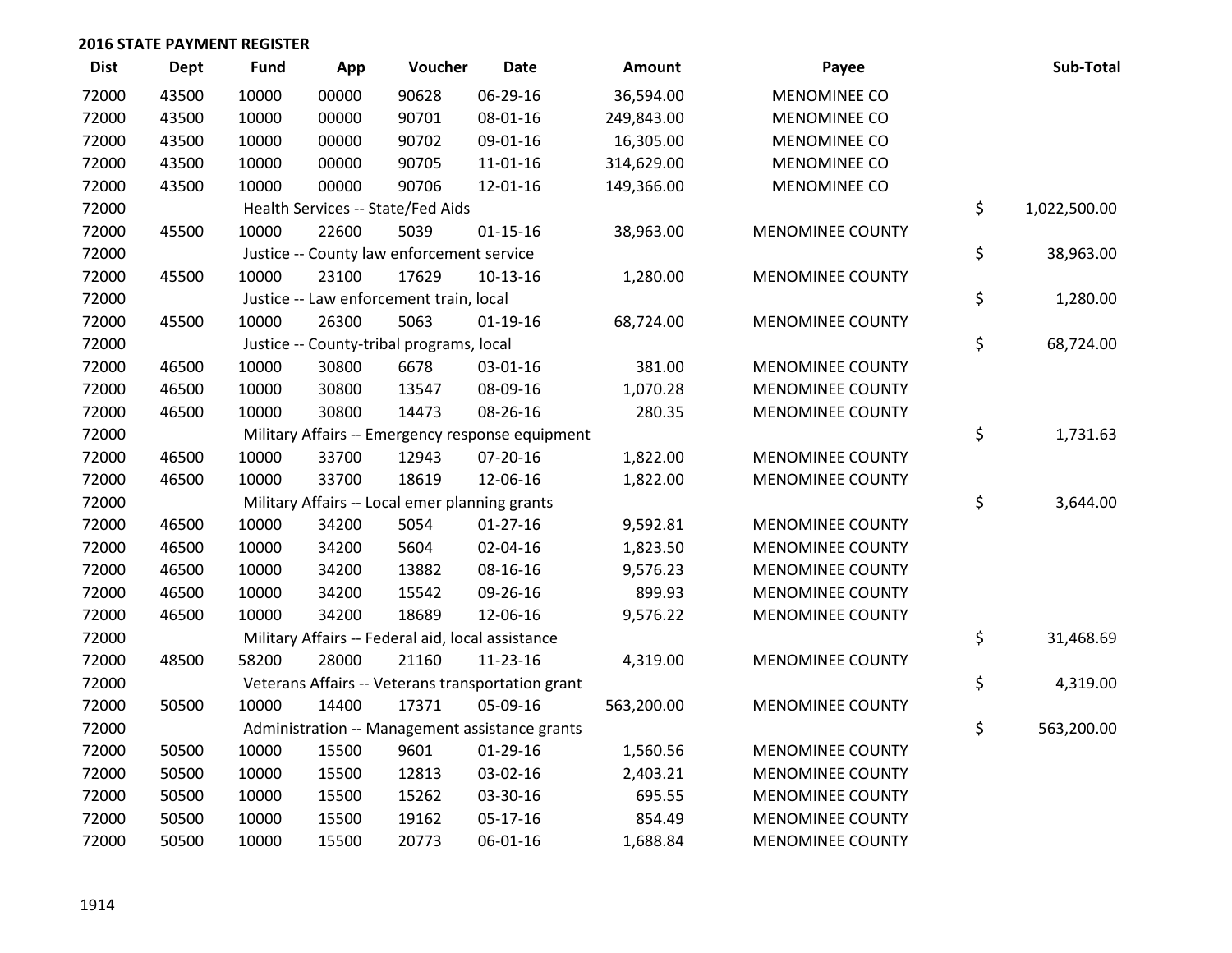| <b>Dist</b> | <b>Dept</b> | <b>Fund</b>                            | App                    | Voucher                                        | <b>Date</b>    | <b>Amount</b> | Payee                   | Sub-Total        |
|-------------|-------------|----------------------------------------|------------------------|------------------------------------------------|----------------|---------------|-------------------------|------------------|
| 72000       | 50500       | 10000                                  | 15500                  | 26096                                          | 08-01-16       | 756.25        | <b>MENOMINEE COUNTY</b> |                  |
| 72000       | 50500       | 10000                                  | 15500                  | 27533                                          | 08-17-16       | 1,753.81      | <b>MENOMINEE COUNTY</b> |                  |
| 72000       | 50500       | 10000                                  | 15500                  | 28817                                          | 09-01-16       | 1,602.24      | <b>MENOMINEE COUNTY</b> |                  |
| 72000       | 50500       | 10000                                  | 15500                  | 32647                                          | $10-17-16$     | 6,938.25      | <b>MENOMINEE COUNTY</b> |                  |
| 72000       | 50500       | 10000                                  | 15500                  | 37674                                          | 12-15-16       | 1,292.84      | <b>MENOMINEE COUNTY</b> |                  |
| 72000       | 50500       | 10000                                  | 15500                  | 38795                                          | 12-29-16       | 1,957.13      | <b>MENOMINEE COUNTY</b> |                  |
| 72000       |             | \$<br>21,503.17                        |                        |                                                |                |               |                         |                  |
| 72000       | 50500       | 23500                                  | 37100                  | 9601                                           | $01-29-16$     | 2,101.97      | <b>MENOMINEE COUNTY</b> |                  |
| 72000       | 50500       | 23500                                  | 37100                  | 12813                                          | 03-02-16       | 1,230.81      | <b>MENOMINEE COUNTY</b> |                  |
| 72000       | 50500       | 23500                                  | 37100                  | 15262                                          | 03-30-16       | 694.26        | <b>MENOMINEE COUNTY</b> |                  |
| 72000       | 50500       | 23500                                  | 37100                  | 19162                                          | 05-17-16       | 949.45        | <b>MENOMINEE COUNTY</b> |                  |
| 72000       | 50500       | 23500                                  | 37100                  | 20773                                          | 06-01-16       | 1,116.35      | <b>MENOMINEE COUNTY</b> |                  |
| 72000       | 50500       | 23500                                  | 37100                  | 26096                                          | 08-01-16       | 149.39        | <b>MENOMINEE COUNTY</b> |                  |
| 72000       | 50500       | 23500                                  | 37100                  | 28817                                          | 09-01-16       | 4,390.56      | <b>MENOMINEE COUNTY</b> |                  |
| 72000       | 50500       | 23500                                  | 37100                  | 32647                                          | $10-17-16$     | (4,087.91)    | <b>MENOMINEE COUNTY</b> |                  |
| 72000       | 50500       | 23500                                  | 37100                  | 33876                                          | 10-31-16       | 881.28        | <b>MENOMINEE COUNTY</b> |                  |
| 72000       | 50500       | 23500                                  | 37100                  | 37674                                          | 12-15-16       | 1,457.87      | <b>MENOMINEE COUNTY</b> |                  |
| 72000       | 50500       | 23500                                  | 37100                  | 38795                                          | 12-29-16       | 1,417.23      | <b>MENOMINEE COUNTY</b> |                  |
| 72000       |             |                                        |                        | Administration -- Low-income assistance grants |                |               |                         | \$<br>10,301.26  |
| 72000       | 50500       | 26900                                  | 16600                  | 13232                                          | 03-23-16       | 1,000.00      | <b>MENOMINEE COUNTY</b> |                  |
| 72000       | 50500       | 26900                                  | 16600                  | 13437                                          | 03-24-16       | 96,216.00     | <b>MENOMINEE COUNTY</b> |                  |
| 72000       | 50500       | 26900                                  | 16600                  | 22458                                          | 07-25-16       | 25,000.00     | <b>MENOMINEE COUNTY</b> |                  |
| 72000       |             |                                        | Administration -- Land |                                                |                |               |                         | \$<br>122,216.00 |
| 72000       | 83500       | 10000                                  | 10500                  | 7191                                           | $07 - 25 - 16$ | 65,607.74     | <b>MENOMINEE COUNTY</b> |                  |
| 72000       | 83500       | 10000                                  | 10500                  | 14716                                          | 11-21-16       | 369,626.47    | <b>MENOMINEE COUNTY</b> |                  |
| 72000       |             |                                        |                        | Revenue -- County and Municipal Aid            |                |               |                         | \$<br>435,234.21 |
| 72000       | 83500       | 10000                                  | 10900                  | 7264                                           | $07 - 25 - 16$ | 178.00        | <b>MENOMINEE COUNTY</b> |                  |
| 72000       |             |                                        |                        | Revenue -- State Aid, Tax Exempt Proprty       |                |               |                         | \$<br>178.00     |
| 72000       | 83500       | 10000                                  | 11000                  | 14716                                          | $11 - 21 - 16$ | 2,213.52      | <b>MENOMINEE COUNTY</b> |                  |
| 72000       |             | Revenue -- Public Utility Distribution | \$<br>2,213.52         |                                                |                |               |                         |                  |
| 72000       | 83500       | 10000                                  | 30200                  | 5135                                           | 07-25-16       | 106,085.11    | <b>MENOMINEE COUNTY</b> |                  |
| 72000       | 83500       | 10000                                  | 30200                  | 5280                                           | $07 - 25 - 16$ | 548,800.35    | <b>MENOMINEE COUNTY</b> |                  |
| 72000       |             |                                        |                        | Revenue -- School Lvy Tx/First Dollar Cr       |                |               |                         | \$<br>654,885.46 |
| 72000       | 83500       | 52100                                  | 36300                  | 3537                                           | 03-29-16       | 33,919.19     | <b>MENOMINEE COUNTY</b> |                  |